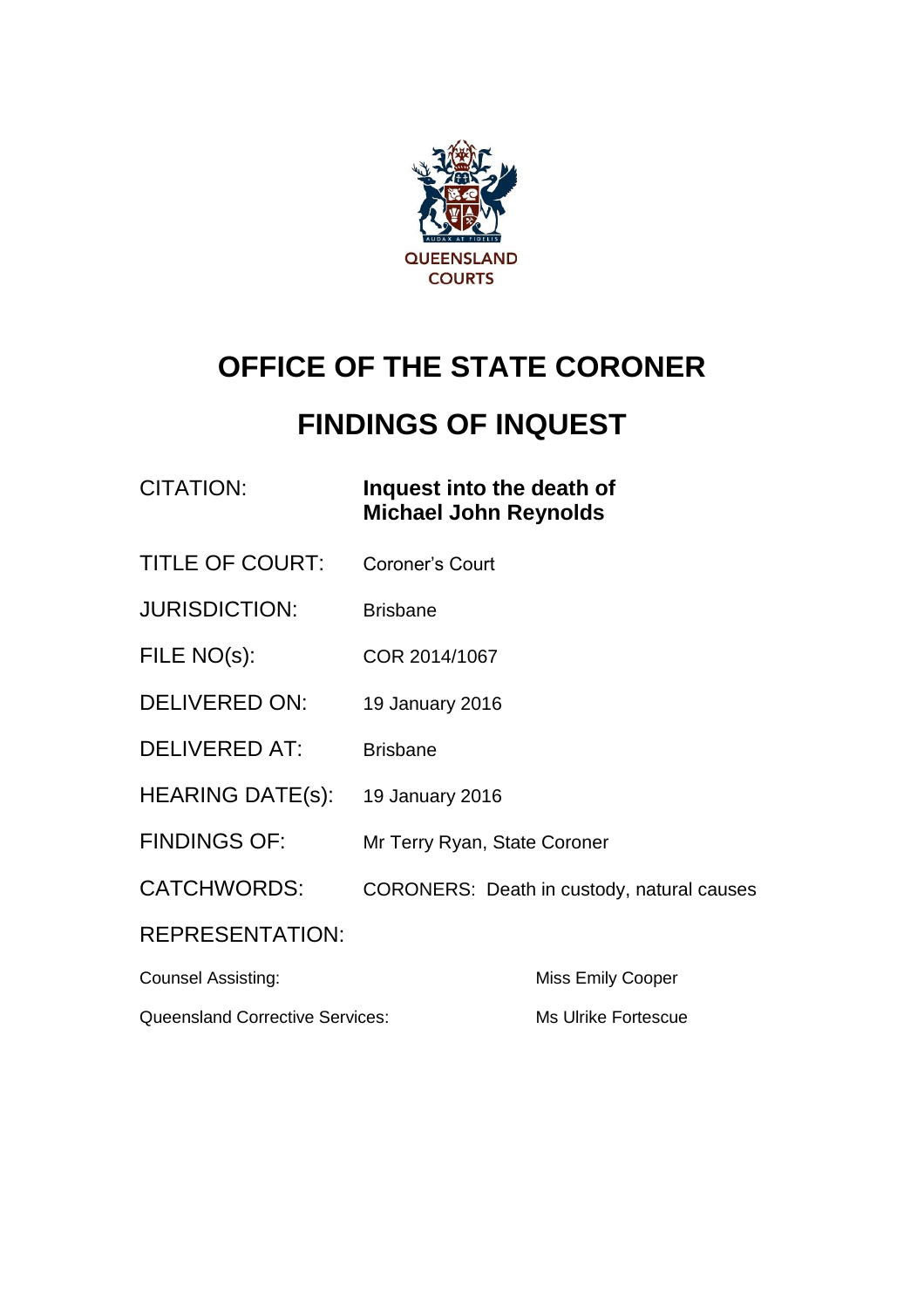### **Table of Contents**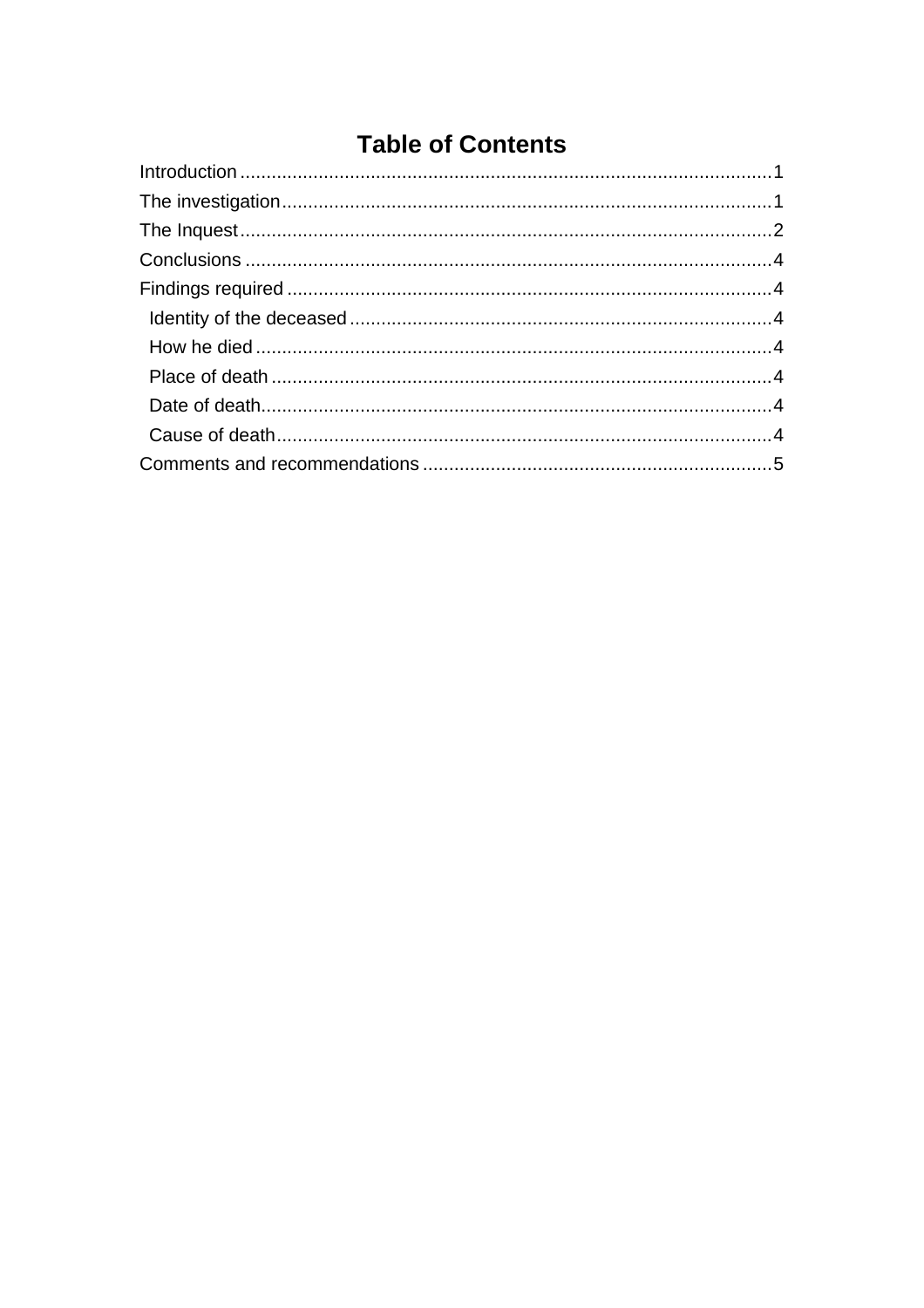#### <span id="page-2-0"></span>**Introduction**

- 1. At the time of his death, Michael Reynolds aged 55 years, was an inmate at the Palen Creek Correctional Centre (PCCC). He was serving a sentence of imprisonment for a robbery offence involving stealing an elderly woman's handbag at a shopping centre. He had exhausted his own funds drinking at the Casino on the Gold Coast.
- 2. Mr Reynolds' medical history including a previous heart attack, alcohol related issues and a head injury in 2010 which led to a decline in his thought process.
- 3. At 6:00am on Monday 24 March 2014, Mr Reynolds was seen exercising in the grounds of the PCCC by walking around the running track. He returned to his cell in cell block 'A' at about 6:30am. At 7:00am, correctional officers attended cell block 'A' for the purposes of conducting a headcount. Mr Reynolds did not present for the headcount, which resulted in correctional officers attending at his cell.
- 4. Upon attending the cell, correctional officers saw Mr Reynolds lying on his back and otherwise unresponsive. A 'Code Blue' was called and correctional officers commenced CPR. The prison nurse and shift supervisor immediately attended, and also attempted CPR. Resuscitation efforts were unsuccessful, and Mr Reynolds was pronounced deceased at 7:17am.

#### <span id="page-2-1"></span>**The investigation**

- 5. Detective Senior Constable Richard Fry from the Queensland Police Service (QPS) Corrective Services Investigation Unit (CSIU) conducted an investigation into the circumstances leading to Mr Reynolds' death.
- 6. Upon being notified of Mr Reynolds' death, the CSIU attended PCCC and an investigation ensued. Mr Reynolds' correctional records and his medical files from the PCCC were obtained. The investigation was informed by statements from all relevant custodial officers at PCCC and medical officers at the PCCC. These statements were tendered at the inquest.
- 7. A full internal autopsy examination was conducted by forensic pathologist, Dr Beng Ong. Dr Ong noted the presence of extensive atherosclerosis in the coronary arteries with the right coronary artery showing almost complete occlusion. The two other major coronary arteries also showed prominent atherosclerotic occlusion. Dr Ong reported that the cause of death was coronary atherosclerosis.
- 8. At the request of the Office of the State Coroner, Dr Adam Griffin from the Queensland Health Clinical Forensic Medicine Unit (CFMU) examined Mr Reynolds' medical records and reported on them.
- 9. I am satisfied that the investigation was thoroughly and professionally conducted and that all relevant material was accessed.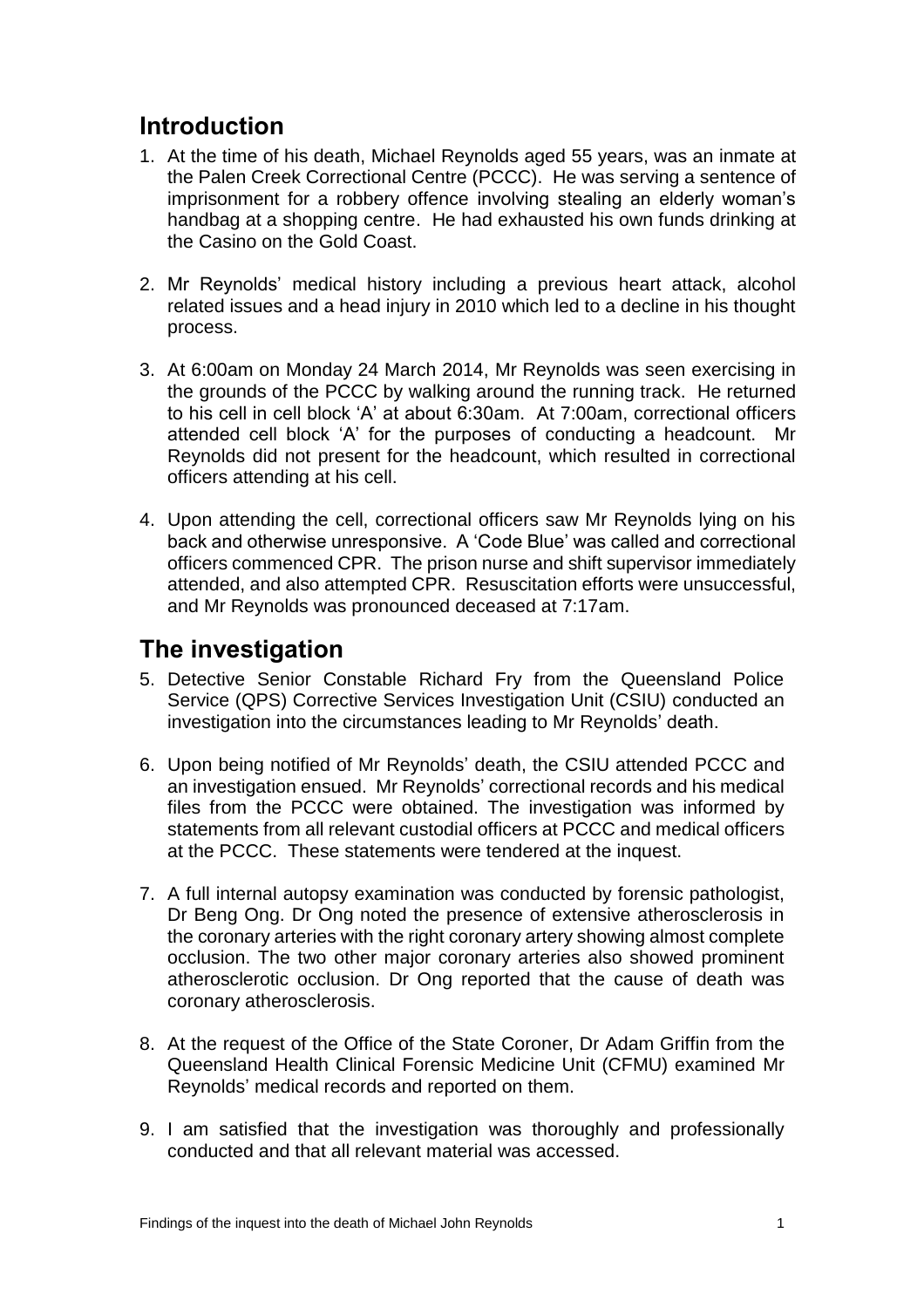### <span id="page-3-0"></span>**The inquest**

- 10.As he was in custody when he died, an inquest into Mr Reynolds' death is required by the *Coroners Act 2003.* The inquest was held on 19 January 2016. All of the statements, medical records and material gathered during the investigation was tendered in lieu of oral testimony and submissions were heard from Counsel Assisting.
- 11.I have also had regard to a letter from Mr Reynolds' partner outlining concerns about the medical care he received in prison, and resuscitation efforts after he was located in his cell on the day of his death.

#### **Circumstances of the death**

- 12.Michael John Reynolds was a 55 year old man. He had been in custody since 28 August 2013, having been convicted of robbery and sentenced to imprisonment for 2 years, 6 months. He was originally incarcerated at Brisbane Correctional Centre, until he was transferred to the PCCC on 22 November 2013. It was his second term of imprisonment, having previously served 28 days in custody in 2012 in relation to unpaid fines under the *State Penalties Enforcement Act 1999*. His parole release date had been fixed by the sentencing judge as 17 April 2014.
- 13.On his admission to PCCC, Mr Reynolds was noted to have a medical history of:
	- Myocardial infarction in 1991 (at age 32);
	- Hepatitis C infection: and
	- Gout (metabolic disorder resulting in arthritis).
- 14.Mr Reynolds was also noted to be suffering signs of alcohol withdrawal at the time of his admission.
- 15.In order to consider his suitability for incarceration, a neuropsychology report was prepared. The report, dated 25 April 2013, describes an acquired brain injury relating to seizure activity associated with the ingestion of ethanol. The brain injury was reported to cause problems with Mr Reynolds' memory, finding and pronouncing some words when he spoke, and with attention and concentration. The psychologist noted that the pattern of cognitive deficits elicited on assessment was consistent with the medical information and brain injury, which had a negative impact on his ability to function independently in the community.
- 16.On 29 August 2013, a day after his initial admission, an ECG was conducted. It showed abnormalities, with changes indicating a previous myocardial infarction. Subsequent blood tests and urine tests were also conducted with essentially normal results.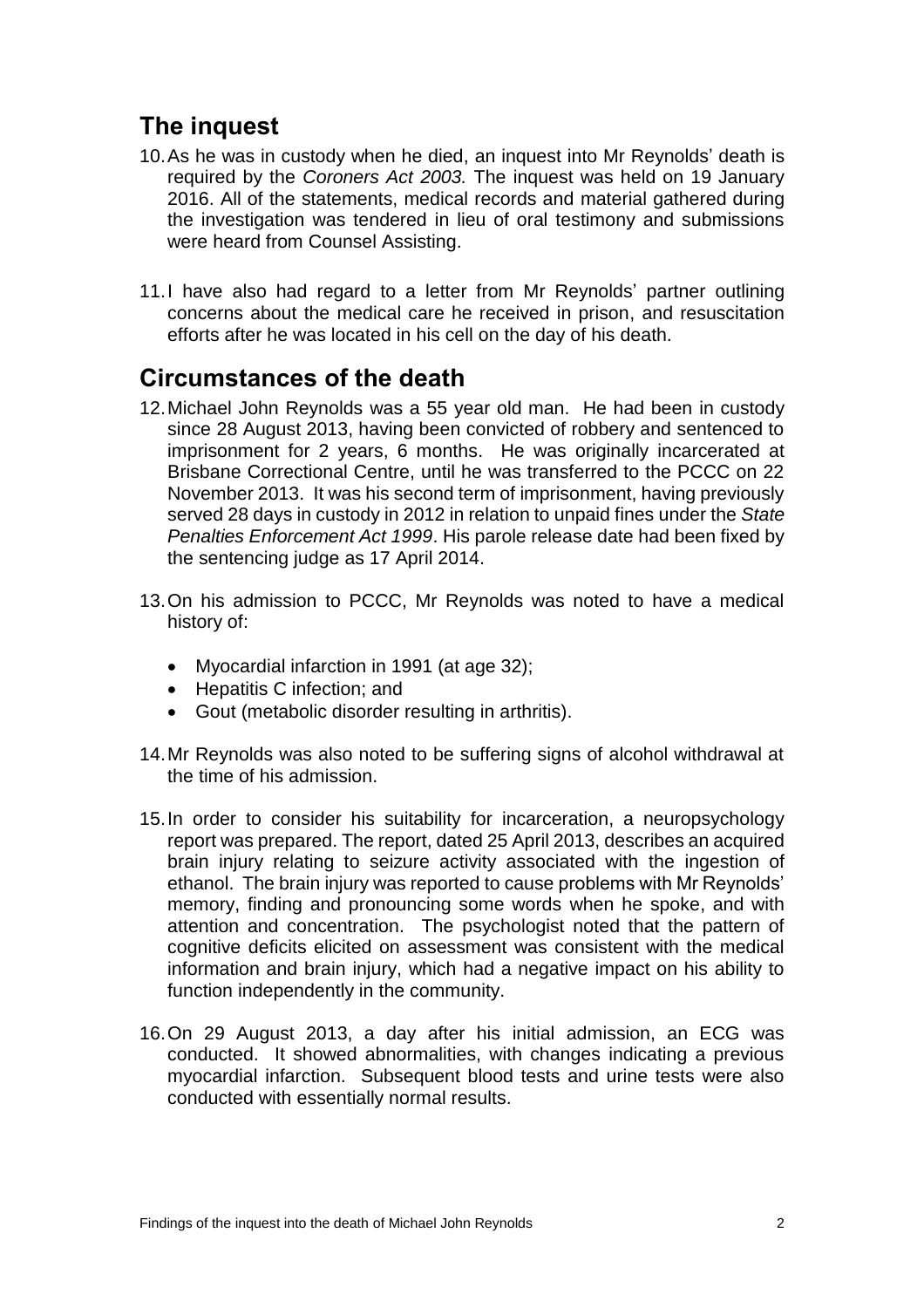- 17.On 21 November 2013, Mr Reynolds was seen by a registered nurse, Ms Cecily Peters. Ms Peters documented Mr Reynolds' non-compliance with prescribed medication, particularly the anti-epileptic medication Epilim, and medication to treat heart disease. The medication he was taking included Thiamine (Vitamin B supplement) and Indocid (Indomethacin: an antiinflammatory drug). Mr Reynolds had told Ms Peters he 'did not believe in medicines.'
- 18.The medical records show that Mr Reynolds had not taken any medication to manage his cardiac condition from about 6 months after his heart attack in 1991 when he was aged 32 years. This decision pre-dated his fall and subsequent head injury, thus demonstrating his desire not to manage his condition with medication was consistent throughout his life. His father died from cardiac arrest at age 35, indicating a genetic predisposition to cardiac disease.
- 19.This decision by Mr Reynolds did not prevent doctors and nurses from undertaking routine preventative screening of his blood pressure and an attempt to check his cholesterol levels.
- 20.At 6:00am on Monday 24 March 2014, Mr Reynolds was seen by another prisoner exercising in the grounds of the PCCC walking around the running track. He returned to his cell in cell block 'A' at about 6:30am. At 7:00am, correctional officers attended cell block 'A' for the purposes of conducting the morning muster. Mr Reynolds did not present for the headcount, which resulted in correctional officers attending at his cell. Correctional Officer Robert Houston attended at Mr Reynolds' cell, and saw him on his back on the floor of his cell. His legs were folded back under him as if he had fallen back on them. His arms were straight out by his sides. Officer Houston called a 'Code Blue' at 7:06am, and he and correctional officer Michael Sim commenced CPR.
- 21.The prison nurse, Ms Peters, and shift supervisor Mark Copson immediately attended, and took over CPR efforts. A defibrillator was used. Resuscitation efforts were unsuccessful, and Mr Reynolds was pronounced deceased at 7:17am.
- 22.Dr Griffin's report concluded that Mr Reynolds suffered from heart disease which he had decided not to have managed with medication. However, he continued to take medication for gout, indicating that he had some capacity to make decisions relating to his health care.
- 23.Dr Griffin identified no issues with Mr Reynolds' care in the lead up to his death. He was not confident that extended resuscitation efforts would have affected the outcome, given the severity of the disease noted at autopsy. Dr Griffin noted some concerns not related to the death. These related to clinical documentation and the length of resuscitation efforts, although it was not clear how long Mr Reynolds had been in cardiac arrest when resuscitation started. A copy of Dr Griffin's report has been provided to the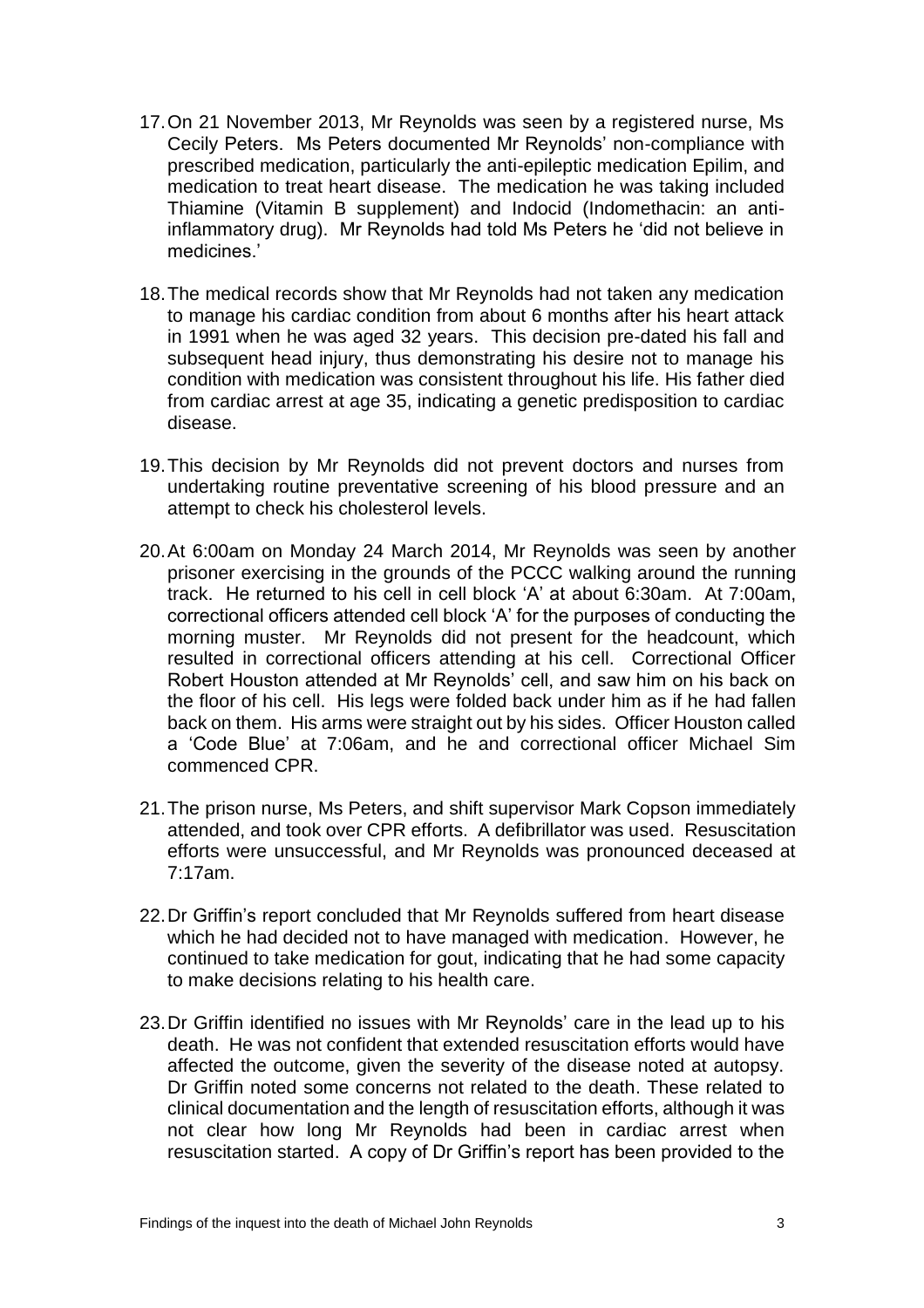General Manager, PCCC, for consideration and further action as is deemed appropriate.

24.Mr Reynolds' death was the subject of a police investigation by the Corrective Services Investigation Unit. That investigation has been considered by me and I accept that the death was from natural causes with no suspicious circumstances associated with it.

#### <span id="page-5-0"></span>**Conclusions**

- 25.I conclude that Mr Reynolds died from natural causes. I find that none of the correctional officers or inmates at the PCCC caused or contributed to his death. I am satisfied that Mr Reynolds was given appropriate medical care by staff at the PCCC while he was in custody. His death could not have reasonably been prevented.
- 26.It is a recognised principle that the health care provided to prisoners should not be of a lesser standard than that provided to other members of the community. The evidence tendered at the inquest established the adequacy of the medical care provided to Mr Reynolds when measured against this benchmark.

#### <span id="page-5-1"></span>**Findings required by s. 45**

27.I am required to find, as far as is possible, the medical cause of death, who the deceased person was and when, where and how he came by his death. After considering all of the evidence I am able to make the following findings:

<span id="page-5-6"></span><span id="page-5-5"></span><span id="page-5-4"></span><span id="page-5-3"></span><span id="page-5-2"></span>

|                   | <b>Identity of the deceased</b> – The deceased person was Michael John<br>Reynolds.                                                                                                                                                                                                                                                                                         |
|-------------------|-----------------------------------------------------------------------------------------------------------------------------------------------------------------------------------------------------------------------------------------------------------------------------------------------------------------------------------------------------------------------------|
| How he died -     | Mr Reynolds died after suffering a heart attack.<br>He had a history of heart disease, having<br>previously suffered a heart attack in 1991 at<br>age 32. Approximately 6 months after his first<br>heart attack, he ceased taking any<br>medications to assist with his heart condition,<br>and this situation did not change at any point<br>in the lead up to his death. |
| Place of death -  | He died at the Palen Creek Correctional Centre,<br>Rathdowney, Queensland.                                                                                                                                                                                                                                                                                                  |
| Date of death $-$ | He died on 24 March 2014.                                                                                                                                                                                                                                                                                                                                                   |
| Cause of death -  | Mr Reynolds died from natural causes, namely<br>coronary atherosclerosis.                                                                                                                                                                                                                                                                                                   |